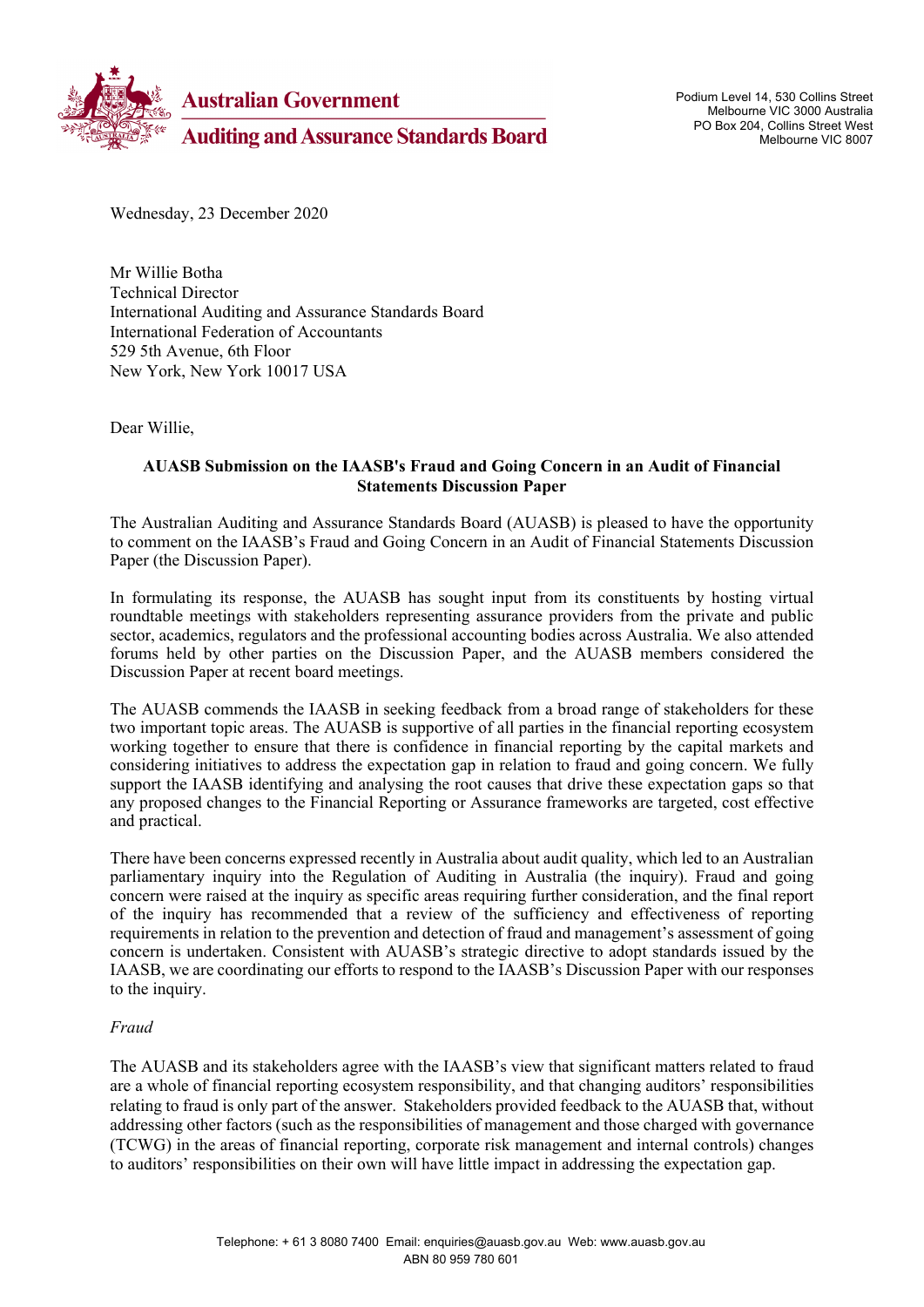Overall the consistent view from the AUASB and its stakeholders was that ISA 240 *The Auditor's Responsibilities Relating to Fraud in an Audit of a Financial Report* is fit for purpose and does not require a fundamental overhaul. It was acknowledged however that the standard could be modernised to address some of the issues raised relating to the performance gap (e.g. closer links to ISA 540 *Auditing Accounting Estimates and Related Disclosures*) and the evolution gap (e.g. technological advancements on the audit approach and users expectations). This is outlined in more detail in Attachment 1 of our response.

It was strongly acknowledged by our stakeholders that one way to address the performance gap relating to fraud would be to improve the education and professional training requirements auditors undertake. Educators (i.e. Universities and Professional Accounting Bodies) play a significant role in ensuring that our next generation of auditors are appropriately trained in the application of fraud risk assessment, forensic skills and applying a sceptical mindset. This is the case at both the undergraduate level and as part of the ongoing training and development auditors undertake in these areas once they join the profession. The AUASB received feedback that auditors' skills in fraud detection could be enhanced throughout each stage of their formative and continuing professional development. Our stakeholders communicated that the performance gap could be reduced by identifying better ways to share knowledge and experience from more senior team members with students and less experienced staff about how to appropriately respond to fraud throughout the audit process. This coupled with a greater degree of supervision and involvement by senior team members throughout the audit engagement in this area would assist in reducing the performance gap.

Finally, the AUASB's outreach and consultation on this topic identified that management and TCWG also need to be better skilled in preventing and detecting fraud, and that it can't just be left to auditors to address the issue. This is particularly the case for Boards and Audit Committees, who oversee management's responsibility to prevent and detect fraud from occurring. Many of our stakeholders fed back that there should be a greater focus on regulating the internal control requirements relating to fraud at an entity, which then auditors could address as part of an extended audit scope if external assurance on this is desired.

#### *Going Concern*

The AUASB acknowledges that an expectation gap in relation to going concern exists, and the IAASB need to carefully identify the root-causes to ensure that any proposed amendments to auditing standards and / or other requirements address this. Care should be taken to ensure that any additional measures are effective in reducing the expectation gap but that these do not result in an unacceptable increase in audit effort. Like our comments on fraud above, the expectation gap relating to going concern cannot be addressed by auditors alone. The IAASB is strongly encouraged to work with all parties in the financial reporting ecosystem to determine how to reduce the expectation gap in relation to going concern.

The AUASB consider that the first priority which will assist in reducing the expectation gap in relation to going concern is to address the reporting requirements relating to going concern in the Accounting Standards. Management and TCWG have primary responsibility for going concern assessments and informing users about the risks of the entity. Ensuring the entity's reporting requirements are sufficiently robust and understood will assist greatly with addressing the expectation gap in relation to going concern and align the perceptions of users when it comes to work preparers and auditors do in response to going concern considerations.

COVID-19 has put a "spotlight" on going concern and the difficulties in making forward looking assessments and gathering audit evidence in an environment of such high uncertainty as to the future. This has also highlighted the importance of robust going concern assessments and disclosures about uncertainties and key assumptions that management and TCWG have made in forming their conclusions to allow users to understand the uncertainty which exists. We would urge the IAASB to engage with the IASB, and other relevant stakeholders, on how the reporting and auditing requirements relating to going concern can be better aligned.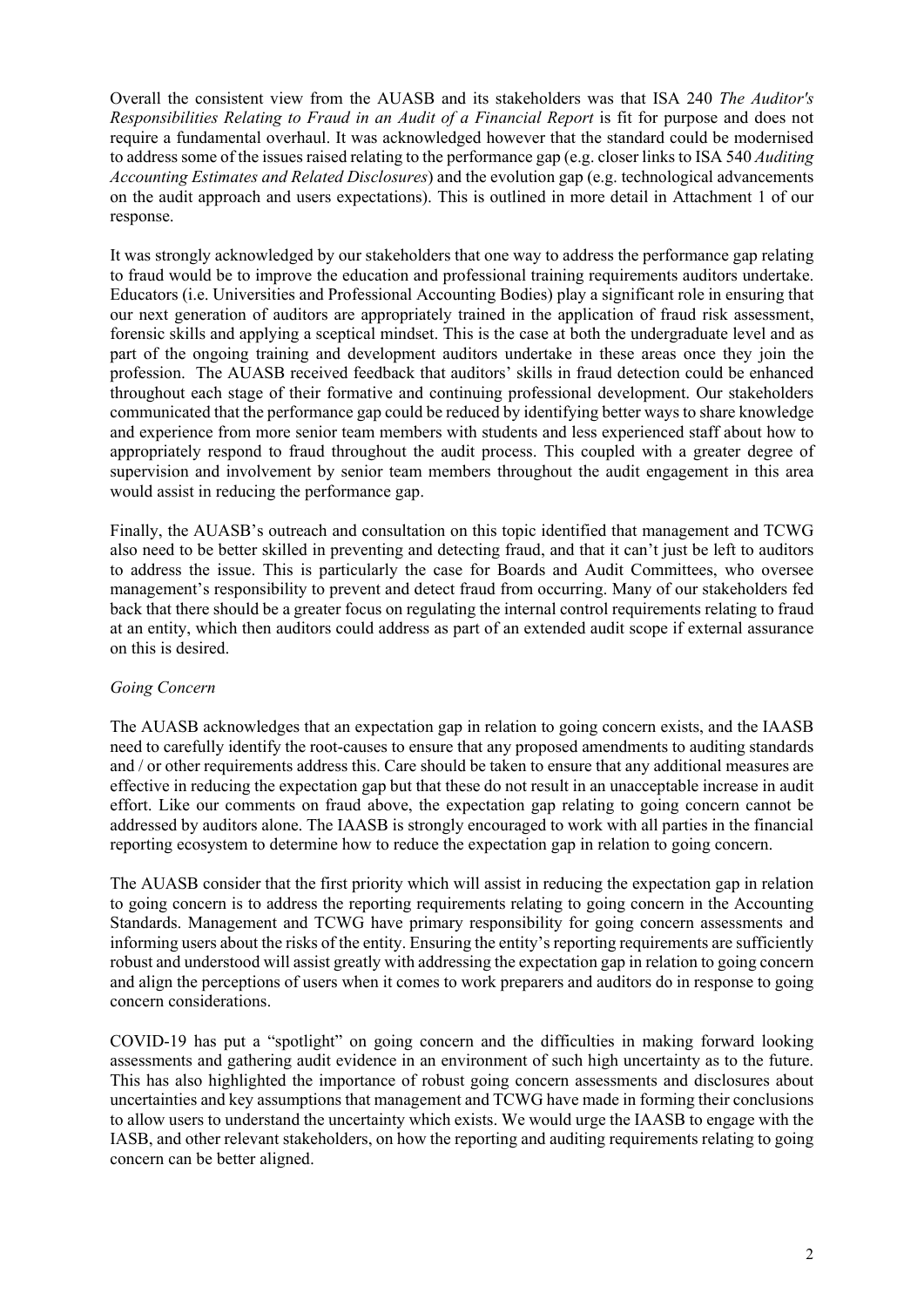The AUASB's detailed responses to the specific questions asked in the Discussion Paper accompany this letter as Attachment 1 for Fraud and Attachment 2 for Going Concern.

Should you have any queries regarding this submission, please do not hesitate to contact Matthew Zappulla at [mzappulla@auasb.gov.au.](mailto:mzappulla@auasb.gov.au)

Yours sincerely,

 $2 \int$ mst

Professor Roger Simnett AO Chair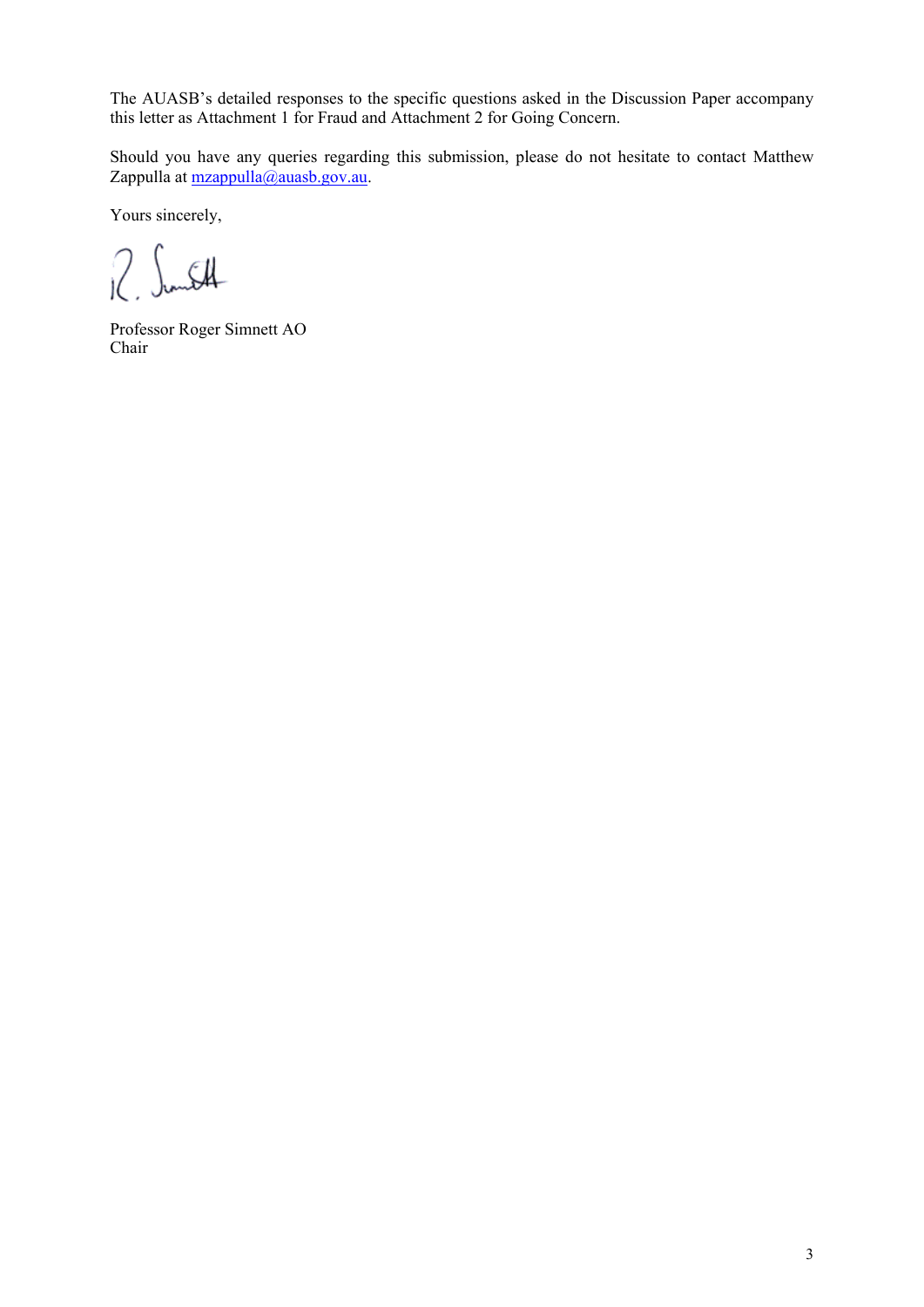# **Attachment 1 - Fraud**

## *1. In regard to the expectation gap:*

#### *(a) What do you think is the main cause of the expectation gap relating to fraud in an audit of financial statements?*

## *Knowledge Gap*

Contention persists around the expectation gap between what users of financial statements expect an auditor to provide and what auditors are required to provide under statutory obligations when it comes to the auditor's role in preventing and detecting fraud. In part the knowledge gap exists because users of the financial statements (e.g. investors) believe that auditors should be able to detect all material fraud. That is, they do not have enough understanding of the complexities(i.e. intentional behaviours, collusion) that usually exist when a sophisticated fraud is perpetrated, and therefore the difficulties encountered by auditors in detecting fraud. The IAASB could work with the international investor community to further educate both institutional and retail investors in this area.

Most stakeholders agreed that the knowledge gap contributes significantly to the expectation gap, but it is not the only factor to consider. Other auditing and assurance concepts relating to fraud, such as the different levels of assurance (i.e. reasonable and limited), materiality, risk-based auditing, and sampling can be very difficult for users to comprehend. Understanding these concepts and the implications of them for audit engagements requires in-depth technical knowledge of auditing. This contributes to the knowledge gap of what the public expects from auditors. The knowledge gap is always going to be challenging to address, however through improved communication of these concepts in the audit report (for example, using Key Audit Matters (KAMs)) and other communication strategies there are other ways this could be addressed by the IAASB.

Another factor that may contribute to the knowledge gap is that some of the public's expectations of auditors in relation to fraud are developed without any consideration of a cost-benefit analysis. Without determining the true cost of meeting any increased expectations, and who is expected to address them, it is difficult to talk about the expectation gap in a practical sense. To enable meaningful discussions about practically addressing user expectations, a proper cost-benefit analysis is required for any additional measures to address the fraud knowledge gap.

#### *Performance Gap*

The view of the AUASB and its stakeholders is that the current fraud standard, ISA 240 *The Auditor's Responsibilities Relating to Fraud in an Audit of a Financial Report*, remains fit for purpose and does not require a fundamental overhaul. Enhancing the requirements of this standard is one possible course of action the IAASB could take to address the drivers of the performance gap, but our consultations on this topic did not see it as the only approach. Feedback we received indicated the responsibility to address issues associated with the performance gap spreads across multiple parties in the financial reporting eco-system.

In particular, a key part of addressing the fraud performance gap lies with management and those charged with governance (TCWG) and their role to implement and manage relevant governance, culture, risk management and internal control requirements that fulfil their obligations to prevent and detect fraud. The AUASB's outreach noted that any changes to the auditor's responsibilities to respond to fraud risk needed to be aligned to commensurate responsibilities for management and TCWG. This could also be supported through further reporting by TCWG on fraud in their attestation requirements, such as the Directors' Declaration which accompanies an entity's financial report and is audited as part of the financial statements in Australia, or similar Director responsibility statements used in other jurisdictions.

Stakeholders agreed that corporate culture has a significant impact on the likelihood of fraudulent financial reporting. Further consideration on governance and integrity around internal controls and the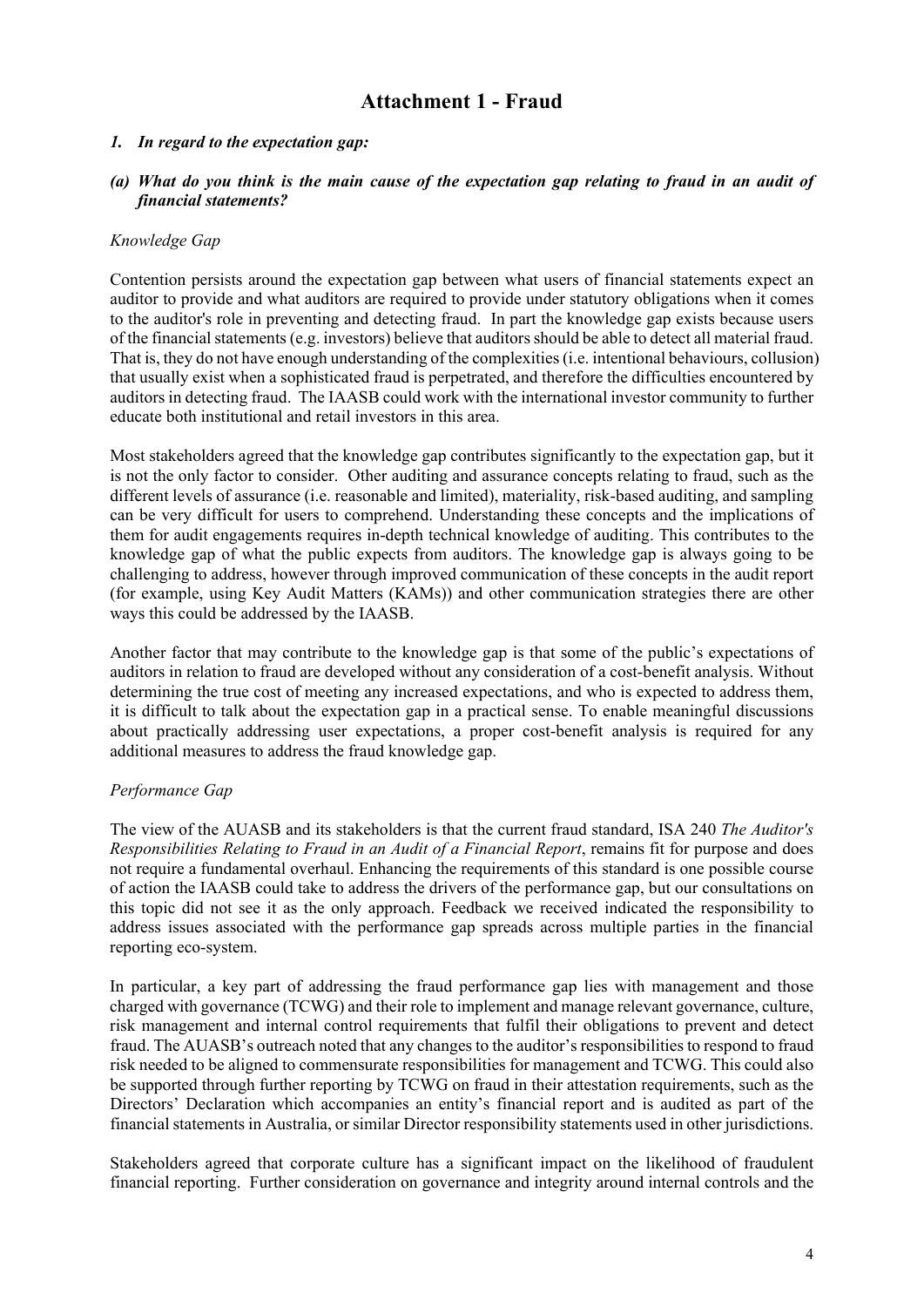impact on culture and behaviour, as lines of defence in the prevention and detection of fraud should be given high priority. Of equal importance is TCWG's responsibility for creating and maintaining a corporate culture and identity conducive to integrity, as well as implementing and overseeing adequate controls to mitigate the risk of management override.

# *Evolution Gap*

The AUASB and its stakeholders noted that the expectations of users and entities relating to fraud may have changed due to the increased use of specialist technological tools and techniques (e.g. data analytics and other data mining tools). Considering how the use of technology is now more likely to be included in a firm's audit methodology and the way firms use technology on an audit has evolved, then this is an area which could be better reflected through a modernisation of ISA 240.

However, our outreach noted that the adoption of specialist technological tools and techniques by auditors when it comes to addressing fraud prevention and detection is not as widespread as many may believe, as the investment in infrastructure and training to effectively apply technology on audits is still significant. Accordingly, any suggestion that the better adoption of technology is the sole solution to address the evolution gap is misplaced.

# *(b) In your view, what could be done, by the IAASB and / or others (please specify), to narrow the expectation gap related to fraud in an audit of financial statements?*

The AUASB encourages the IAASB to explore ways in which the auditor can better engage with the users of the audit report, both in terms of exploring the scope of the audit and through other forms of communications e.g. annual report. Broader engagement outside of the auditor's report may be a more effective way to promote a better understanding of what an audit is and provide an opportunity for auditors to "educate" users as to what it is they do. This would also provide more information to auditors about how users consider the audit may evolve to start to narrow the evolution gap, bearing in mind trade-offs around cost and benefit. This could be achieved through an IAASB staff paper about the role of those parties that comprise the whole of financial reporting ecosystem. The focus would include the role of TCWG and management, reporting requirements, what an audit is and is not, auditors' responsibilities, common terminology e.g. materiality and the gaps that have been identified through the research phase of this project, and how the IAASB and other parties may look to address these gaps for the users of the financial statements.

Our stakeholders felt there could be an opportunity to simplify language in the auditing standards, as well as the use of more practical examples. The AUASB note however that the use of examples for principles-based standards should not be over simplified. These examples may be best placed in the Appendices to the standard or guidance. Some of the language and requirements are complicated, which allows auditors to hide behind complexity at times.

It was strongly acknowledged by our stakeholders that one way to address the performance gap relating to fraud would be to improve the education and professional training requirements auditors undertake. Educators (i.e. Universities and Professional Accounting Bodies) play a significant role in ensuring that our next generation of auditors are appropriately trained in the application of fraud risk assessment, forensic skills and applying a sceptical mindset. This is the case at both the undergraduate level and as part of the ongoing training and development auditors undertake in these areas once they join the profession. The AUASB received feedback that auditors' skills in fraud detection could be enhanced throughout each stage of their formative and continuing professional development. Our stakeholders communicated that the performance gap could be reduced by identifying better ways to share knowledge and experience from more senior team members with students and less experienced staff about how to appropriately respond to fraud throughout the audit process. This coupled with a greater degree of supervision and involvement by senior team members throughout the audit engagement in this area would assist in reducing the performance gap.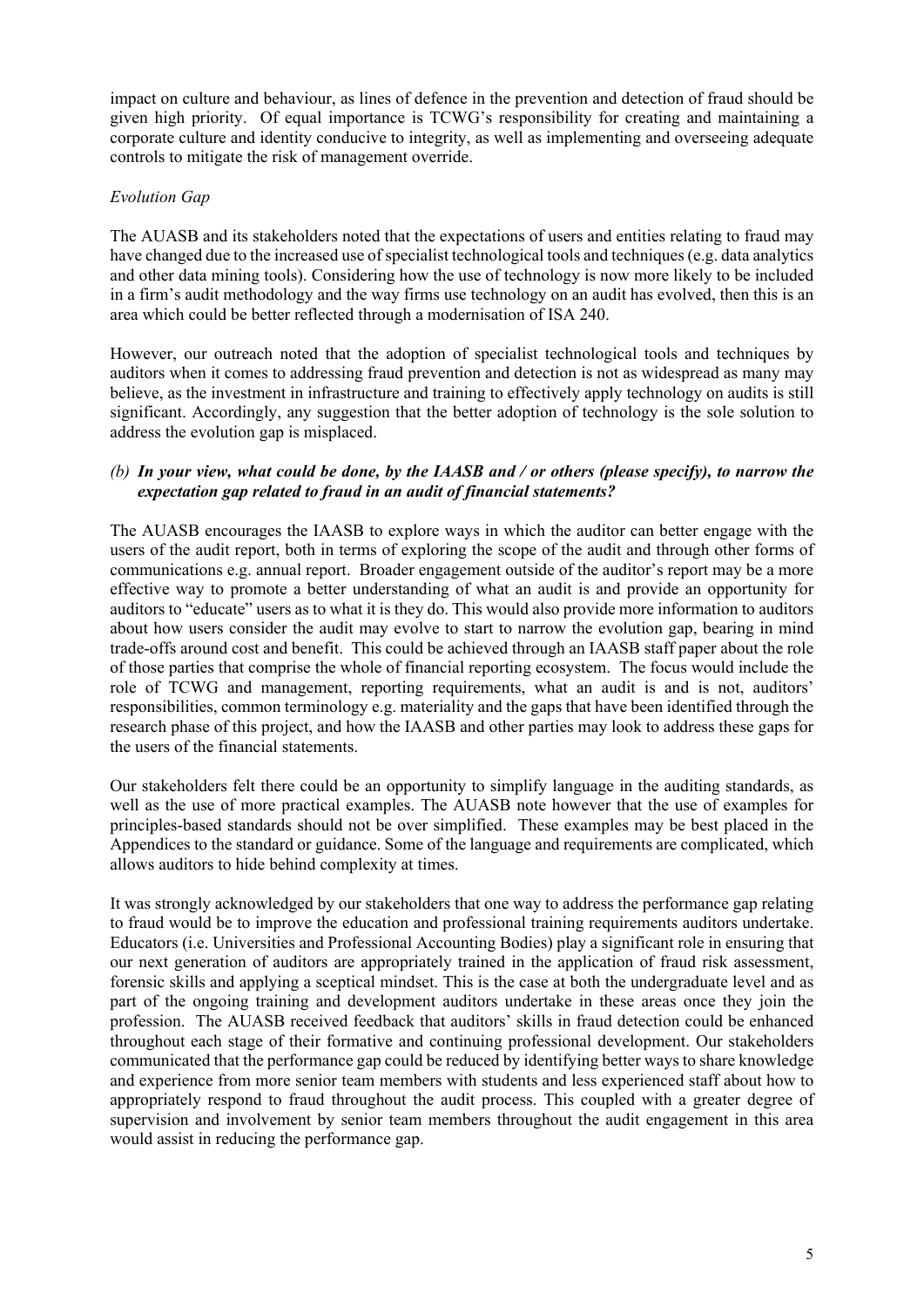# *2. In your view:*

# *(a) Should the auditor have enhanced or more requirements with regard to fraud in an audit of financial statements? If yes, in what areas?*

Overall the AUASB and its stakeholders believe that the current version of ISA 240 remains adequate and fit for purpose and does not require a fundamental overhaul. The IAASB as part of its root cause analysis (through targeted research) of the drivers of the expectation gap can further evidence this position. It is the AUASB's view that the current requirements of ISA 240 are sufficient, and that the instances of material fraud which draw attention to the audit profession are a very small proportion of the total number of financial statement audits conducted internationally each year.

The issues our stakeholders identified are more about perceptions others have about the performance and evolution gap, and whether auditors are adequately trained in identifying material fraud.

Some areas highlighted for possible consideration by the IAASB for enhancement in ISA 240 include:

- closer links to ISA 540 *Auditing Accounting Estimates and Related Disclosures* and management bias for complex accounting estimates;
- improvements on the requirements around gaining an understanding on where fraud could occur (practical case studies) – identifying fraud risk factors and not just in the area of revenue recognition and/or journal entries;
- more guidance on how "unpredictable audit procedures" address fraud risk; and
- what is required of the auditor when fraud is detected and the impact on the planned audit approach which includes links to ISA 250 *Consideration of Laws and Regulations in an Audit of a Financial Report* and ISA 260 *Communication With Those Charged With Governance*.

With technological advances there may be a greater capacity to detect fraud through data analytics and other analytical tools. The AUASB encourages the IAASB to consider how auditors can better employ emerging technologies to enhance auditor performance regarding fraud as part of the IAASB's Technology working group project. Feedback from our stakeholders is that the IAASB's initiative to provide non-authoritative guidance on how auditors may use technology in harmony with auditing standards can be particularly helpful in this area. However, it was also noted that technology is not a universal remedy for this issue - an important human element also comes into play. There is an opportunity for all involved - management and boards, auditors and regulators - to focus more on corporate culture and behaviours to support fraud detection. Appropriate risk identification and in-depth knowledge of the entity, its industry and the environment it operates in are required to observe fraudindicating red flags and feed into a fraud risk assessment process, and it is unrealistic to expect the auditor alone can be responsible for all of these aspects.

Consistent views were also expressed by stakeholders in the area of the evolution of the financial statement audit alongside the expectations of the general public and entities on the use of technological advances e.g. data analytics and other data mining tools to enhance the audit and add more value. At the same time, auditors still face challenges when it comes to acquiring and analysing the relevant data from companies, either due to systems infrastructure, formatting issues, or data privacy rules. If the use of technology is now more deeply embedded in audit methodology and the way firms conduct an audit has evolved, then this may be an area which could be better reflected through a modernisation of ISA 240.

## *(b) Is there a need for enhanced procedures only for certain entities or in specific circumstances? If yes, in what areas?*

The AUASB is of the view that if the IAASB decide to enhance fraud procedures under ISA 240, these would need to apply to all entities in all circumstances and not just listed or public interest entities. It would not assist in closing the expectation gap if different levels of audit requirements were applied to different entities based on different characteristics, In fact this approach is likely to have the opposite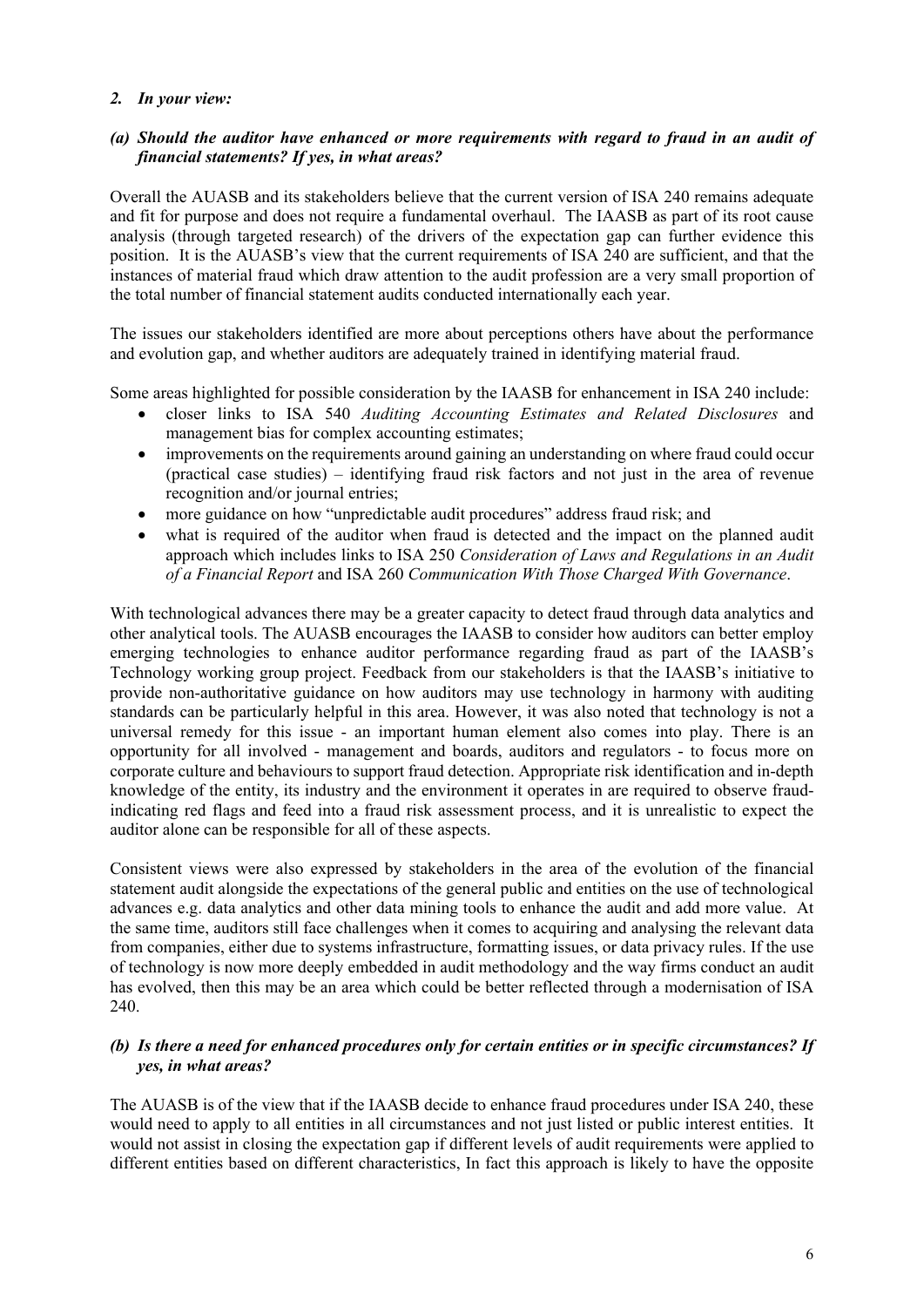effect and increase the knowledge gap around understanding the level of assurance a financial statement audit provides to the users.

# *(i) For what types of entities or in what circumstances?*

See comment at 2(b).

# *(ii) What enhancements are needed?*

See 2(a) above.

# *(iii) Should these changes be made within the ISAs or outside the scope of an audit (e.g., a different engagement)? Please explain your answer.*

No comments. Refer 2(a) for suggested changes within ISA 240.

# *(c) Would requiring a "suspicious mindset" contribute to enhanced fraud identification when planning and performing the audit? Why or why not?*

On the whole, the AUASB and its stakeholders did not agree that requiring a "suspicious mindset" would contribute to enhanced fraud identification when planning and performing the audit. Stakeholders agreed that the profession should try to determine how to better apply professional scepticism and encourage sceptical behaviour in the right circumstances.

Stakeholders perceived there to be a cultural aspect to audit team members being able to understand and implement the difference between suspicious mindset and professional scepticism. It is difficult to adopt a sceptical mindset – it is a behaviour that comes with experience and application in challenging, not just corroborating the evidence (i.e. it is natural to seek confirming rather than disconfirming evidence; anchoring on client numbers). Hindsight bias is always present in evaluating auditor performance after the fact. There may be a need for involvement from the more senior audit team members in performing work around fraud coupled with effective supervision and review.

Adopting a suspicious mindset may have a detrimental impact on the auditor's relationship with management, which could in turn impact audit efficiency and effectiveness.

# *(i) Should the IAASB enhance the auditor's considerations around fraud to include a "suspicious mindset"? If yes, for all audits or only in some circumstances?*

The concept of "suspicious mindset" being introduced to contribute to enhanced fraud identification was not strongly supported by the AUASB or its stakeholders, as they felt that professional scepticism was sufficient in the audit of the financial statements and more widely understood and defined concept in the auditing standards. It was also noted that professional scepticism is still in the process of being properly embedded throughout all areas of the financial statement audit through the recent changes to ISAs and relevant application material and guidance.

#### *(d) Do you believe more transparency is needed about the auditor's work in relation to fraud in an audit of financial statements? If yes, what additional information is needed and how should this information be communicated (e.g. in communications with those charged with governance, in the auditor's report, etc.)?*

The AUASB and its stakeholders have mixed views about increasing transparency in relation to fraud with TCWG and/or in the audit report. It was strongly agreed by stakeholders that if the auditor were required to disclose more in the audit report about the audit procedures undertaken in relation to fraud that this would be coupled with more transparency around the responsibilities of management and TCWG in relation to the prevention and detection of fraud. This may be achieved in Australia through the director's declaration or the equivalent Director responsibility statements used in other jurisdictions.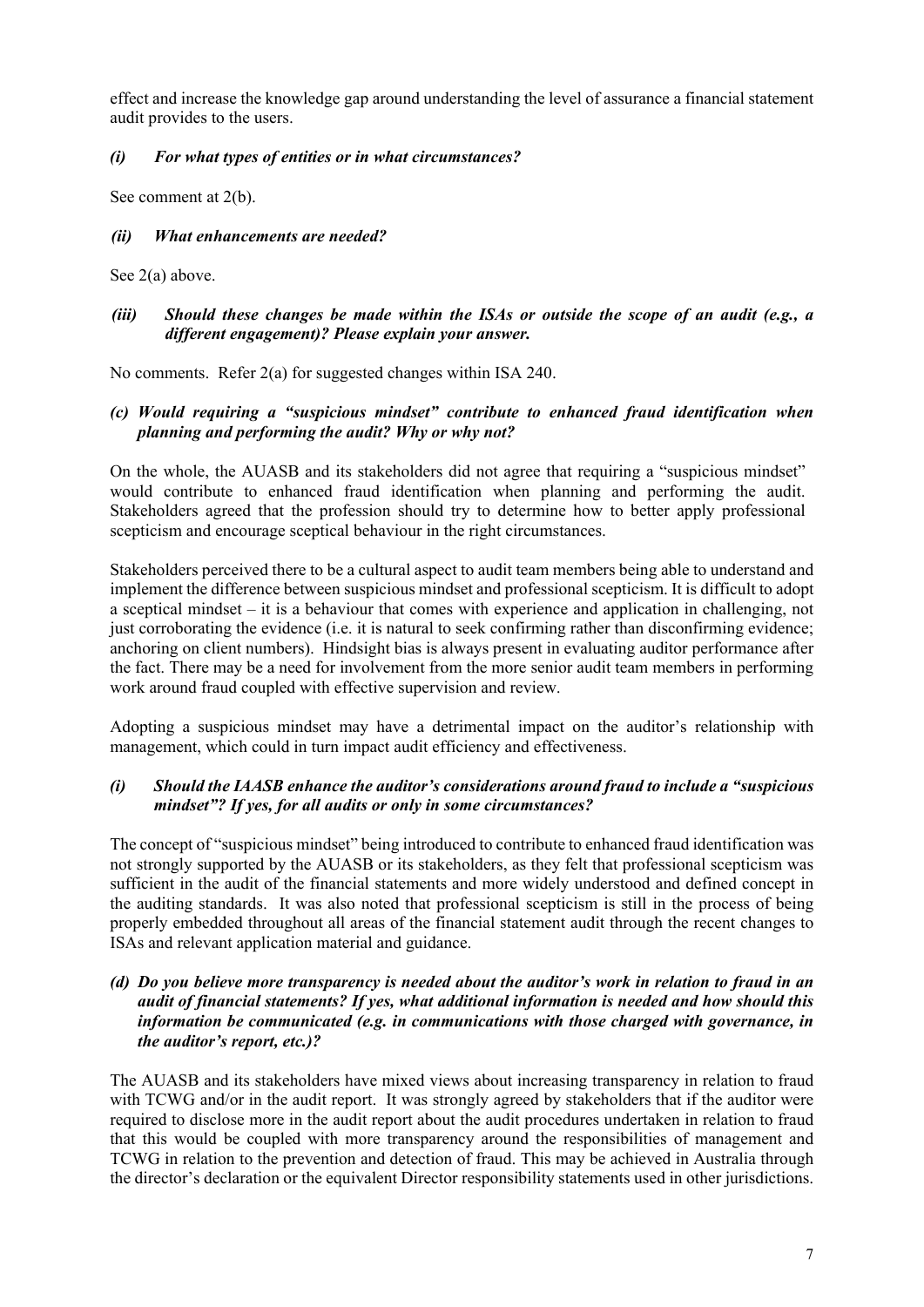Some stakeholders called for greater transparency from auditors in relation to identified significant controls' deficiencies and weaknesses. Views were expressed that it may be appropriate for auditors to report significant internal control deficiencies as a KAM in the audit report.

Others called for additional information to be disclosed by management, e.g. management assessment of risk of fraud. Such additional information, where relevant, could prompt commentary from auditors in their report. Requiring disclosure of materiality judgements in the auditor report was another suggestion. However, there were also opposing views were that auditor reports are already too long and too difficult to understand. Concerns were also raised about the possible increase in auditor liability if including more in their audit report.

There was consensus however that if there is more to be said in the auditors' report it has to be bespoke and tailored to the audited entity and not 'boiler plate' statements with little specificity to the entity.

#### *3. Are there any other matters the IAASB should consider as it progresses its work on fraud in an audit of financial statements?*

No further matters for IAASB consideration that have not been discussed elsewhere in the submission.

# **Other perspectives raised in the Fraud section of the Discussion Paper**

#### *The IAASB is interested in perspectives about the impact of corporate culture on fraudulent financial reporting and what, if any, additional audit procedures for the auditor should be considered by the IAASB in this regard.*

Overall the AUASB and its stakeholders agreed that corporate culture has a significant impact on the likelihood of fraudulent reporting and further consideration on the governance and integrity of internal controls that impact an organisation's culture and behaviour, as lines of defence in the prevention and detection of fraud, should be given high priority. Of equal importance is TCWG's responsibility for creating and maintaining a corporate culture and identity conducive to integrity, as well as implementing and overseeing adequate controls to mitigate the risk of management override of controls.

The links between fraud and the way senior executives are incentivised in the short term and how this may encourage more risk-taking behaviours which may not be in the longer term interests of the entity and its shareholders, continues to be an area of focus and priority for regulators and Boards internationally. Users of the financial statements (particularly shareholders) require further education and understanding on the three sides of the fraud triangle - opportunity, pressure and rationalisation and that 'incentive' for management to undertake fraud has been increasing over time based in part on the shareholders desire to have a growing proportion of their remuneration tied to shareholder returns. In this scenario well intentioned alignment of interests can lead to adverse consequences. Noting in Australia that the remuneration report of a listed entity is audited annually and is voted upon by shareholders for approval at the Annual General Meeting, there may still be scope to enhance the ability to detect fraud and focus on this complex area by the auditor when considering identification of material audit risk factors.

#### *The IAASB is interested in perspectives about requiring the use of forensic specialists or other relevant specialists in a financial statement audit, and, if considered appropriate, in what circumstances the use of specialists should be required.*

Overall there was not strong support by the AUASB for forensic specialists to be required to be used under ISA 240. The main reason being the cost vs benefit to the entity. It was generally agreed that the decision to use specialists, forensic or otherwise should still be a decision for the engagement partner based on the circumstances of the engagement.

Stakeholders agreed that bringing fraud specialists in as part of the engagement team fraud discussion to assist with identifying risk assessment and understanding the entity and the possible fraud schemes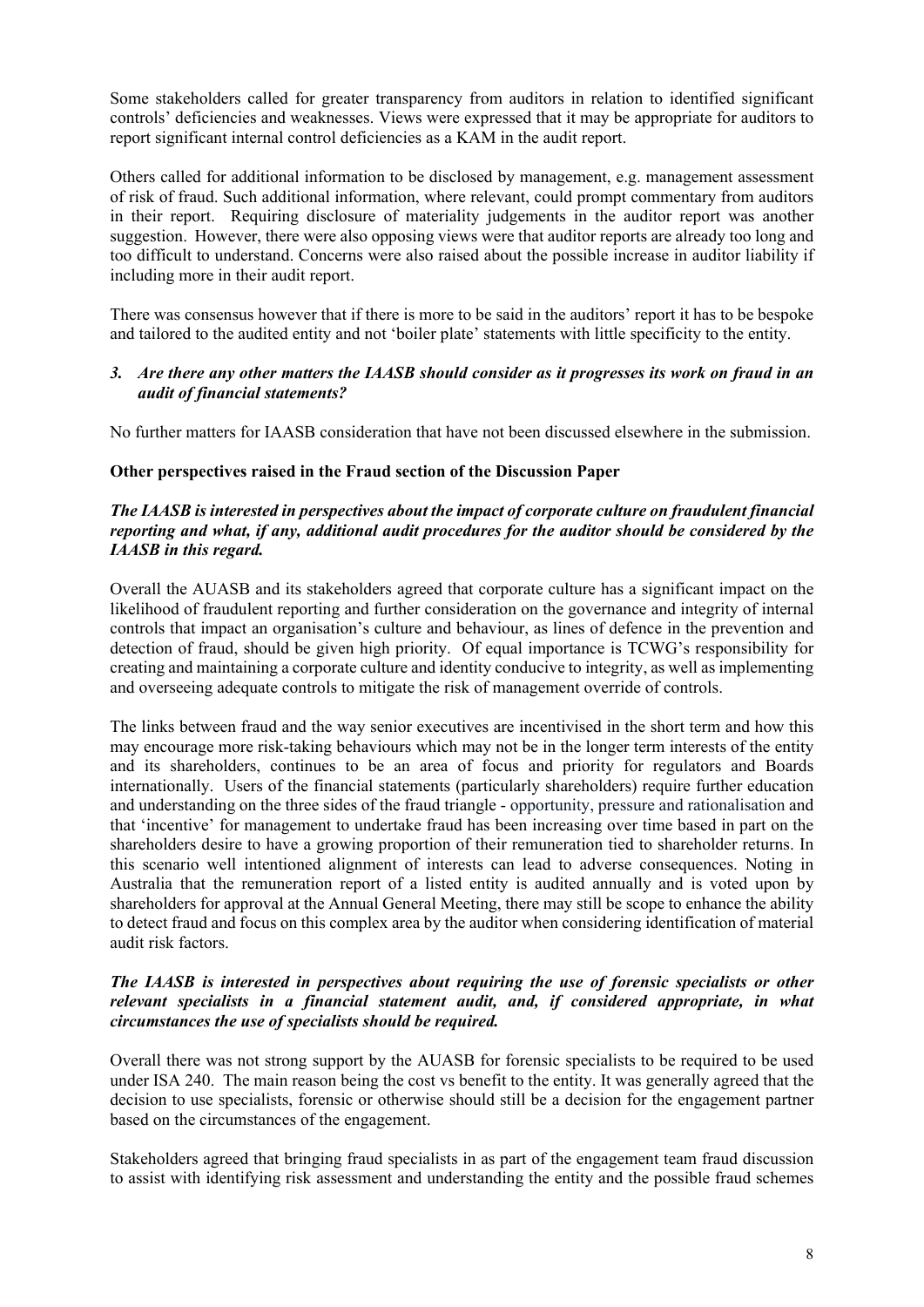that could be perpetrated may be useful. However most agreed that upskilling auditors in forensic techniques is a better option and the engagement of forensic experts should only be considered necessary when issues of fraud are identified.

*As the world is changing and non-material frauds are becoming more prevalent, the IAASB would like to explore whether more needs to be done in relation to non-material frauds identified. As such, the IAASB is interested in perspectives about the perceived responsibilities of the auditor regarding non-material fraud in a financial statement audit (i.e., a broader focus on fraud) and what additional procedures, if any, may be appropriate. The IAASB is also interested in perspectives about whether additional audit procedures should be required when a non-material fraud is identified, and if so, what types of procedures.*

The AUASB do not consider additional procedures relating to the auditor's responsibilities to identify and address non-material fraud are necessary. Some of our stakeholders considered there could be better guidance for auditors on how to deal with the cumulative impact of non-material fraud across multiple years (i.e. the impact in each year might not be material, while the cumulative total could be material), and the need to consider non-material fraud when evaluating internal controls at an entity that may be systematic, but there was no call to extend the auditor's existing responsibilities to include more relating to non-material fraud in ISA 240 or other auditing standards.

# *The IAASB is interested in perspectives on whether enough emphasis is placed on the auditor's responsibilities around fraud related to third parties. We are also interested in feedback about the auditor's role in relation to third party fraud that does not result in a material misstatement of the financial statements but may have a severely negative impact on the entity (e.g., cybercrime attacks).*

The AUASB consider fraud related to third parties an emerging issue that requires further attention. Even though third-party fraud (e.g. cybercrime) engagements are generally undertaken as a separate engagement from the financial statement audit, the point of convergence and impact on the financial statement audit and fraud risk assessment cannot be underestimated. The potential impact to an entity from cybercrime and the risk of fines/penalties, impact on business operations and cash flows and therefore asset values mean this should be assessed as part of the audit as part of the entity's risk assessment and internal controls evaluation under ISA 315.

Stakeholders generally agreed that this is a significant and growing area that many auditors would not be appropriately equipped to understand the risks. An auditor may be aware of cybersecurity fraud risks at a high level however may not necessarily know when to engage an expert or even adequately identify and rate the risks. We would support activities which consider further how the assessment of fraud controls at an entity is impacted by third party fraud related issues like cyber controls by both the entity and the financial statement auditor.

## *The IAASB is interested in perspectives on whether additional engagement quality control review procedures specifically focused on the engagement team's responsibilities relating to fraud should be considered for audits of financial statements of listed entities, and those other engagements, if any, for which the firm has determined an engagement quality control review is required.*

Overall the AUASB do not support additional engagement quality control review procedures for EQR's in relation to fraud, as it was felt that the recently revised ISQM 2 *Engagement Quality Reviews* standard has adequate procedures and guidance in this area.

# **Other matters relevant to Fraud**

*The IAASB is interested in perspectives about whether more is needed related to professional scepticism when undertaking procedures with regard to fraud and what additional procedures, if any, may be appropriate.*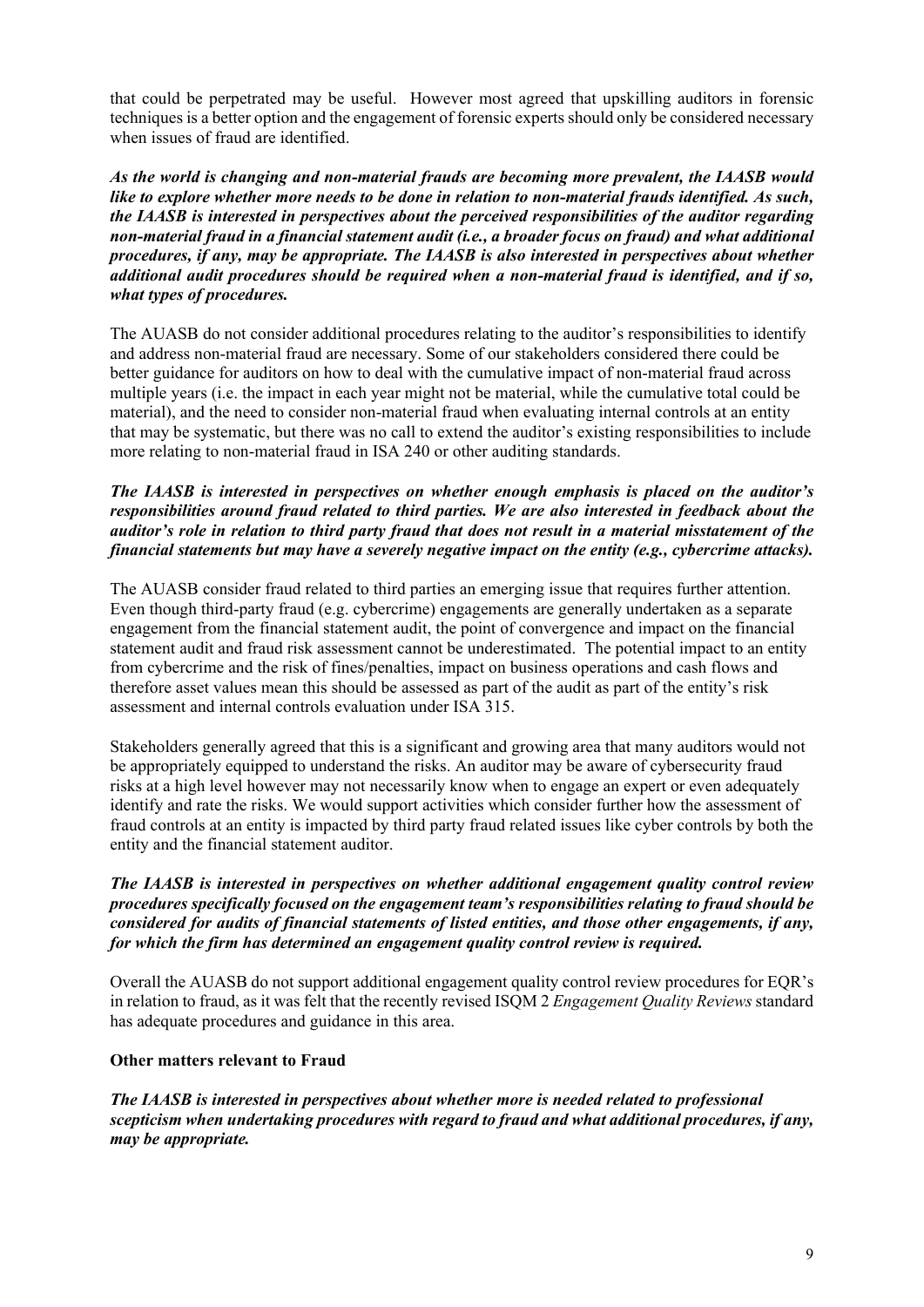Stakeholders noted that requirements around application of professional scepticism, in particular when determining the nature and extent of audit evidence required appear to be increasing. The AUASB notes this point but considers the existing requirements in ISA 240 relating to professional scepticism are appropriate. We would however acknowledge and support the measures the IAASB are intending to undertake on this topic in connection with the revision of ISA 500 *Audit Evidence*.

# *The IAASB is interested in perspectives about whether more information is needed in the auditor's report regarding fraud, and if so, further details about the transparency needed.*

See comments at Question 2(d).

## *In addition, the IAASB is interested in perspectives about whether more transparency is needed with regard to communications with those charged with governance.*

Whilst the primary responsibility for responding to fraud risks rests with the entity, the audit profession needs to consider how it can undertake measures designed to address the audit expectation gap. It was consistently acknowledged throughout our outreach on this topic that extending the auditor's responsibilities alone will not be effective. The AUASB would support measures that increase an entity's transparency about their governance processes and internal controls related to fraud prevention and detection. This could be either under separate reporting obligations, as part of the existing audit framework or potentially as a separate assurance engagement independent of the current financial reporting assurance process.

Also, the AUASB and stakeholders agreed that if enhancements were made relating reporting to TCWG in ISA 240, these need to be appropriately linked to requirements in ISA 250 and ISA 260 so that efficiency, effectiveness and consistency is maintained across the requirements in the suite of ISAs.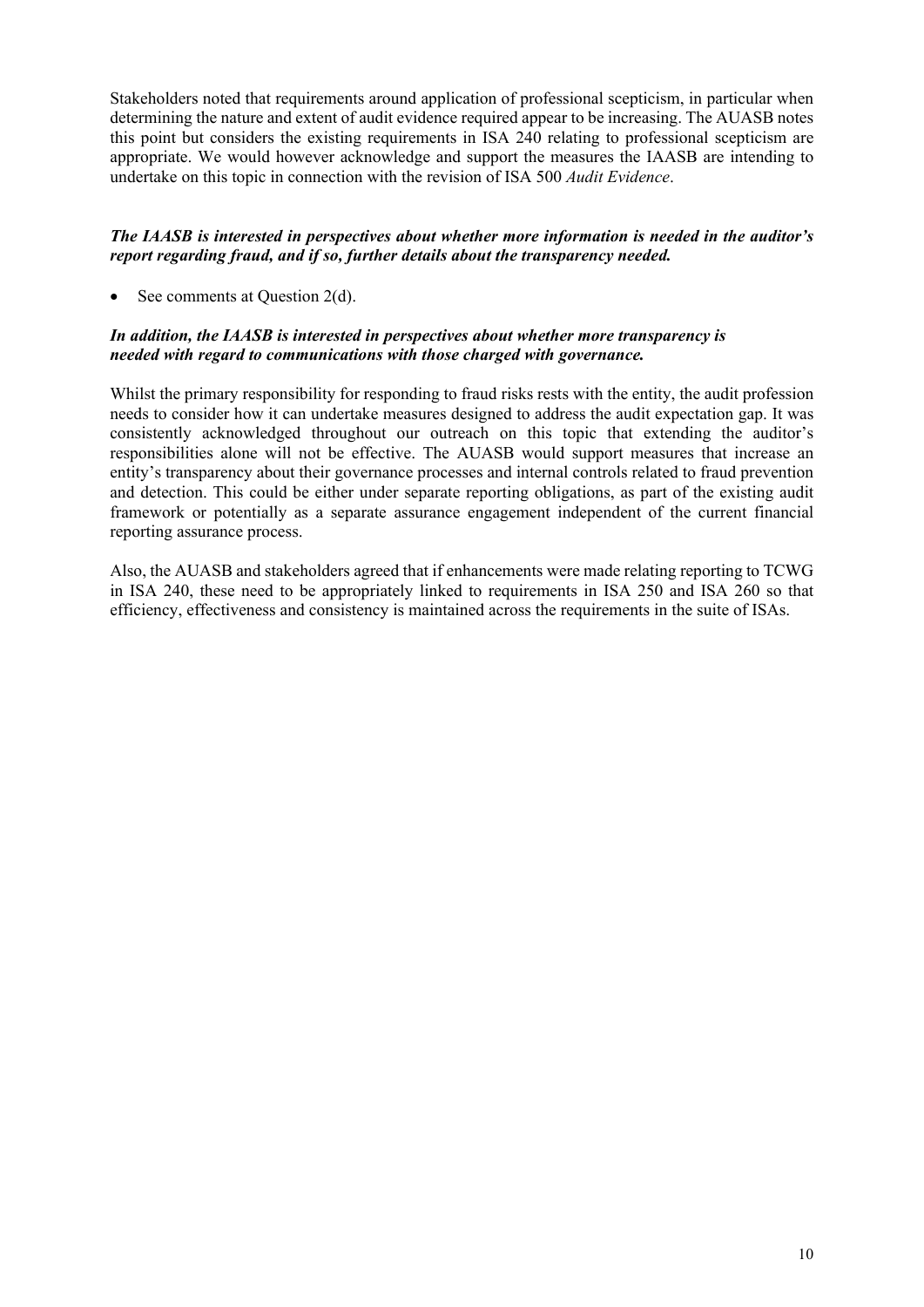# **Attachment 2 - Going Concern**

#### *1. In regard to the expectation gap:*

#### *(a) What do you think is the main cause of the expectation gap relating to going concern in an audit of financial statements?*

The AUASB acknowledges that an expectation gap in relation to going concern exists, and the IAASB needs to carefully identify the root causes to ensure that any proposed amendments to auditing standards and / or other legislation address these, are effective in reducing concern and do not simply increase audit effort. The expectation gap cannot be addressed by auditors alone. The IAASB is encouraged to work with all parties in the financial reporting ecosystem to determine how to reduce the expectation gap in relation to going concern.

A driver of the debate in relation to going concern appears to be media reporting of high profile international corporate failures where there is a perception the market was not fully informed of the factors that ultimately resulted in the entity failing. Many of these appear to be the result of irregularities in accounting and fraud resulting in unreported financial losses, disguising the true financial position and risks of the entity. An efficient market presumption is that a portion of entities will fail, and any solutions contemplated by the IAASB regarding going concern should be mindful of this fundamental market presumption. Various mechanisms within the ecosystem should provide for the market to be informed on a timely basis of going concern risks, such as through timely disclosures in the financial statements or other corporate reporting, to avoid being surprised by a failure.

COVID-19 has put a "spotlight" on going concern and the difficulties in making forward looking assessments and gathering audit evidence in an environment of such high uncertainty as to the future. This has also highlighted the importance of robust management assessments of going concern risk and disclosures about uncertainties and key assumptions that management and TCWG have made in forming their conclusions to allow users to understand the risks and uncertainty which exists.

#### *Knowledge gap*

We consider the expectation gap to contain a knowledge gap due to users not fully understanding management, TCWG and auditor's differing responsibilities for maintaining the entity as a going concern, a once a year going concern assessment and reporting thereof, and for ensuring there are fulsome and timely disclosures of key judgements and risks. Users also may not understand what a going concern assessment is, and the auditor's responsibility to conclude on the appropriateness of management's use of the going concern basis of accounting does not provide a guarantee that the entity will continue to exist until the next audit report is issued. Going concern assessments are forward looking which involves judgement about inherently uncertain future outcomes of events or conditions. Users' expectations may not be realistic, however the AUASB consider that more could be done to explain the current responsibilities and provide definitional transparency.

The IAASB is encouraged to further engage with users to understand if further reporting on responsibilities would be beneficial. If the IAASB considers that further reporting on relevant responsibilities may be beneficial, we expect the reporting by the auditor to be aligned with proportionate reporting by management / TCWG. It is difficult to communicate complex matters such as going concern and audit concepts succinctly so the IAASB is encouraged to carefully evaluate whether any increased reporting will inadvertently increase the expectation gap. Some of our stakeholders also expressed a view that further reporting on going concern matters for all audits when there is no going concern issue, may not be beneficial as users won't see this reporting as an "alert".

The current reporting requirements for going concern issues in the auditor's report is complex and users may not understand and interpret the difference between a MURGC and a KAM, or their importance to their decision making. By way of example, the information required to be communicated in the audit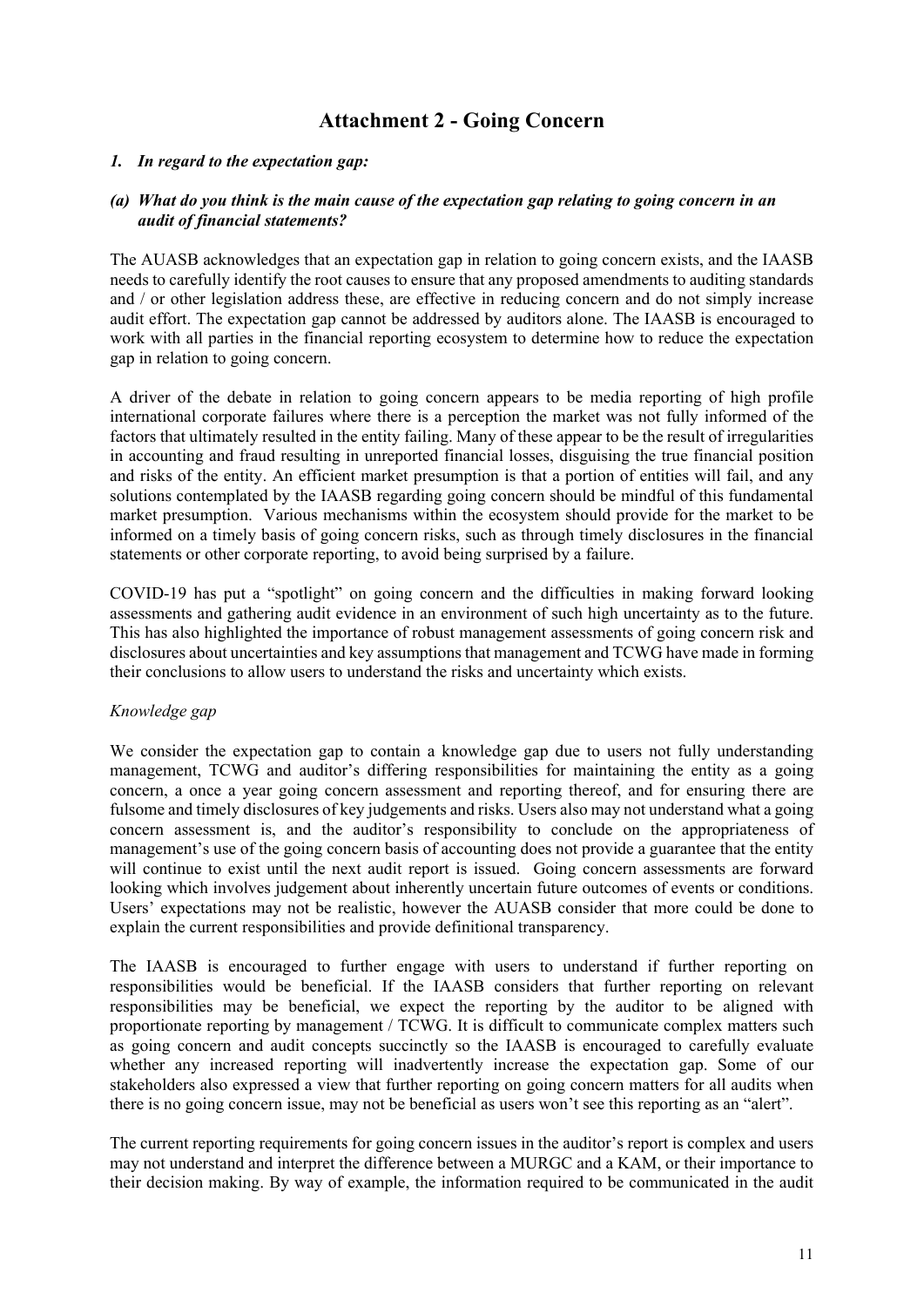report if going concern is a KAM is greater than if a MURGC. We have feedback from academic studies that the greater the volume of words in the audit report can be interpreted as the issue having greater importance, however in the case of MURGCs versus KAM this is not proportionate to the relative severity of the issue. The auditing standards note a MURGC is by its nature a KAM. With the background above, in our view this connection confuses the purpose of each, clouds the distinction needed for readers of severity and importance to their decision making, and the resultant volume of communication in the auditor's report should reasonably expected therefore to be consistent, which it is not. The AUASB remains supportive of retaining the separate distinction of MURGC paragraphs as this gives this appropriate prominence in the auditor's report. However, the IAASB should consider if the required reporting of a MURGC should be disconnected from KAMs as a concept and contemplate more balanced qualitative information to be communicated regarding the key factors and the procedures in the audit report. The IAASB can use this feedback to also reflect on the volume of words and communicative expectations for modification to the audit report, in comparison to KAMs as well.

## *Performance gap*

The AUASB considers that there is a performance gap, not only for auditors, but also for preparers of financial statements which needs to be addressed through greater education and enhanced Accounting Standard requirements. Whilst acknowledging that auditors could do more to improve how going concern related audit issues are addressed, the AUASB received feedback that the main issue driving the performance gap is the inconsistency in how management / TCWG fulfil their responsibilities when making going concern assessments, and ensuring fulsome disclosure of significant judgements and assumptions to keep users informed on matters relevant to going concern. The Accounting Standards need to be enhanced using a multi-layered approach, covering definitional issues, measurement expectations for a going concern assessment, and more explicit disclosure requirements of key matters relevant to the going concern assessment and whether a MURGC exists.

The Accounting and Auditing Standards should be better aligned. Management / TCWG also need more detailed requirements and / or guidance on how to make going concern assessments including how to identify whether there is a material uncertainty, how to determine if an entity is not a going concern, and a framework for reporting when the going concern basis is not appropriate.

Enhanced reporting by entities on going concern matters will also assist with addressing the knowledge gap as users will be more informed on issues arising, risk factors relevant to going concern, and key judgements made by management / TCWG on which their conclusions were made. By way of compare and contrast, the accounting standards have very few paragraphs relating to the fundamental concept of going concern, and hundreds of paragraphs/pages related to other individualised accounting issues. Given the focus of users on going concern, the importance of the concept to the operation of the capital markets and economic investment, this misalignment needs to be addressed. Refer to question 1b) for more detail.

The AUASB has received feedback and have observed that there are some inconsistencies in how auditors comply with ISA 570 including the reporting requirements which should be addressed. Refer to question 3a) for further detail. However, in our view these are not contributing greatly to the expectation gap in relation to going concern.

# *Evolution gap*

The AUASB agrees that user expectations have evolved and is supportive of further consideration by all parties in the financial reporting ecosystem as to whether the current reporting requirements in the Accounting Standards and other corporate reporting requirements in relation to going concern are fit for purpose, or whether further reporting would be beneficial.

In relation to the time period for going concern assessments, in Australia we have already extended this to approximately 12 months from the date of the auditor's current report to the expected date of the next auditor's report, which is greater than the time period in ISA 570. The AUASB do not support further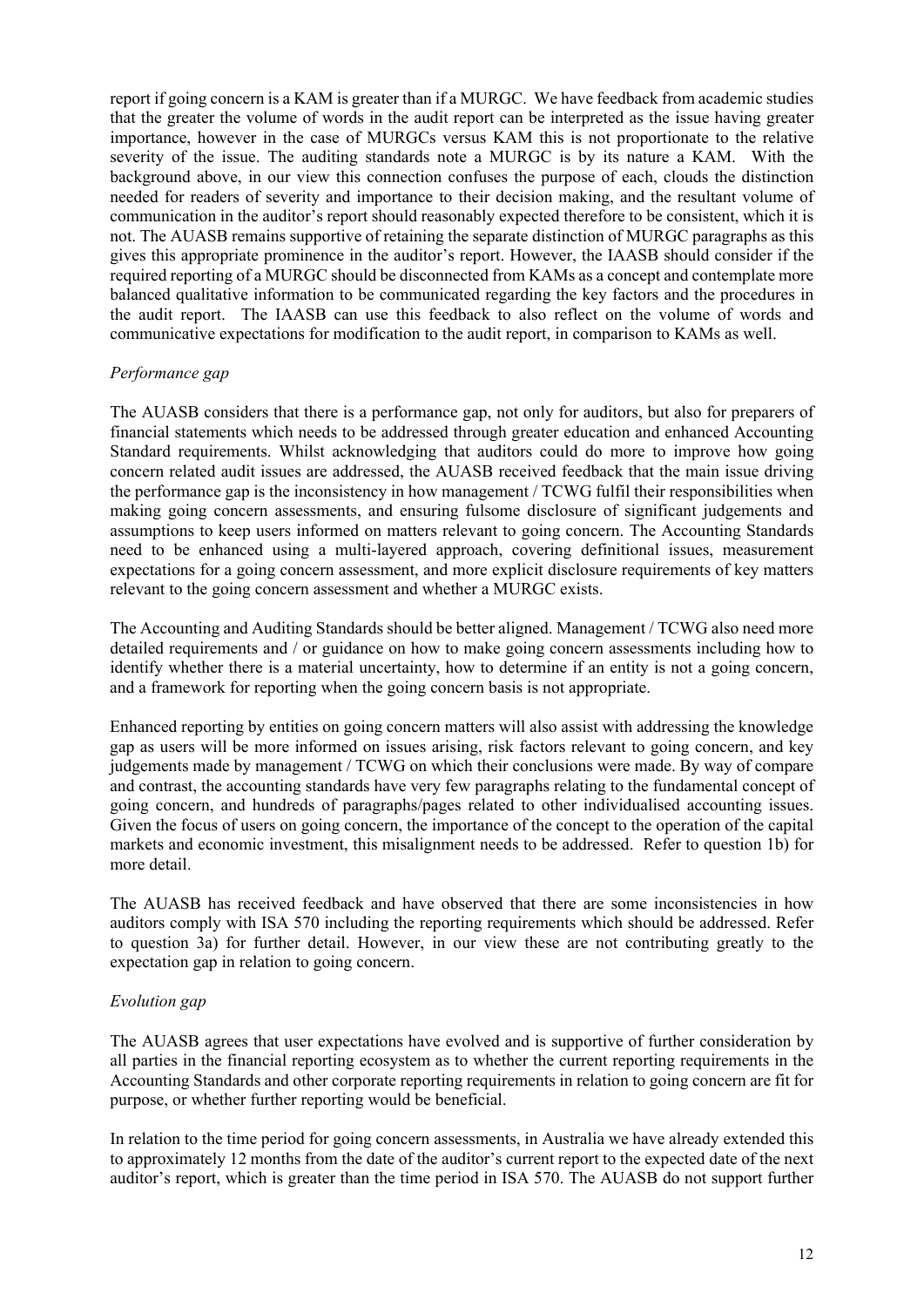extending the time period for going concern assessments beyond our localised position due to the inherent difficulty in obtaining sufficient appropriate audit evidence that provides reasonable assurance on management's assessment and plans over a longer time period. Additionally, extending the relevant period that the auditor needs to assess going concern would also risk increasing the knowledge gap associated with users' understanding of the auditor's responsibilities in this area. And the longer the relevant period after the date of the auditor's report, the higher the likelihood other factors that alter an entity's going concern assessment may occur, such as unanticipated changes in economic conditions or market activity.

The AUASB considers that reporting by entities on other concepts of resilience and longer-term viability should be explored further. Now is an appropriate time to consider if reporting by entities on longer term viability would be of more value than the current going concern assessments alone. Then there should be a careful consideration as to the auditor's responsibility to provide a level of assurance or read and consider (other information) on this type of reporting.

# *(b) In your view, what could be done, by the IAASB and / or others (please specify), to narrow the expectation gap related going concern in an audit of financial statements?*

All parties in the financial reporting ecosystem have a responsibility and role to play in high quality financial reporting of which going concern assessments and disclosures are critically important. The IAASB is encouraged to engage with parties in the financial reporting ecosystem to identify the root cause of and address any concerns holistically.

Management and TCWG are responsible for managing the entity in their day-to-day decisions to ensure the entity remains a going concern, annual going concern assessments supporting the preparation basis of their annual financial statements, and the related disclosures to inform users of their circumstances. We have received feedback that the responsibilities for going concern assessments and disclosure requirements in the financial statements are not consistently understood and / or applied by management and TCWG. There is variability and inconsistency in the robustness of these assessments and the quality of relevant financial statement disclosures.

As detailed in our response to question 1(a) the IAASB is encouraged to engage with the IASB in relation to more granular requirements in the Accounting Standards for management and TCWG given the fundamental criticality of this subject matter. This should include:

- Reconsider the definition of going concern and whether it remains fit for purpose.
- Provide guidance on qualitative and quantitative factors to consider when interpreting the going concern definition. The existing 3 limb definition "intention to liquidate, intention to cease trading, or no realistic alternative but to do so" remains open to significant interpretational differences and in the absence of guidance or tests to meet these limbs, inconsistency prevails. Modern markets have a range of entity status, from the advent of 'start-ups', to exploration, to operational, to run-off, to closure, to dormant. The existing definition of going concern provides little to no context to this range and the variability of criteria applicable when assessing an appropriate basis of preparation, such that users understand the risks.
- Minimum requirements on how to perform robust going concern assessments and quality of sources of information underlying these. We consider liquidity to be a key feature of assessments and the expansion of these concepts to be useful for preparers. The critical importance of quantifiable measurement criteria has the opportunity to move going concern disclosures to beyond the preparer's desired story or attestations about their business, to true insights on the business model and its risks. Similar to other Accounting Standards, this allows a clear pathway for preparers to aim for, ie compliance with the standard, by meeting those measurement/minimum requirements, and auditors to assess against. If the Accounting Standards have not then been followed, the auditor has a basis for communicating the non-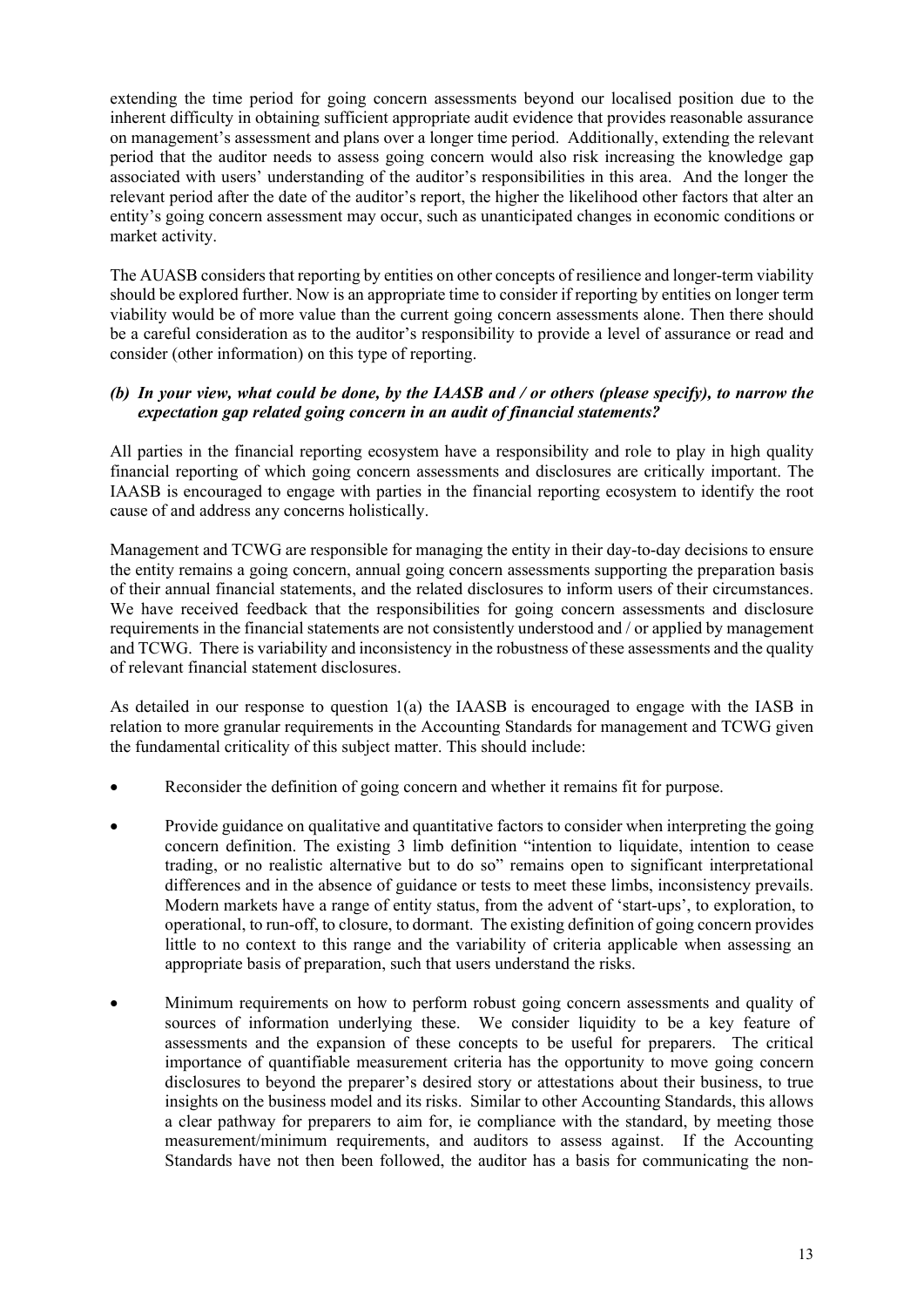compliance, in a similar manner to, for instance non-compliance with other financial statement account items.

- Explicit financial statement disclosure requirements for all scenarios on the spectrum of risk i.e.:
	- o where there is a very limited risk in relation to going concern;
	- o there are indicators of a going concern risk however a MURGC does not exist;
	- o a MURGC exists and the key events which resulted in this conclusion; and
	- o the going concern basis of preparation is not appropriate.

The nature of financial statement disclosures to be considered should extend to recent experience of indicators of stress, calculated from the last financial year results, to risks impacting the going concern forecast period. Readers could benefit from more granular indicators to draw a picture of the business model, risks and dependencies, such as days outstanding creditor payments, loss of key customers etc, as they impact recent results and forecast amounts. Key indicators such as these are used by our stock exchange to assess the spectrum of risks.

• The standards to include adequate and consistent definitions for a MURGC and the inability to continue as a going concern, and guidance to support more consistent application of these concepts.

We also consider that it is important that the IASB provide guidance on an alternate basis of preparation when the going concern basis of accounting is not appropriate.

We encourage further engagement with user groups to ensure their views are understood and addressed where practicable and realistic. This should include understanding whether reporting on other concepts of resilience and longer-term viability would decrease the knowledge gap. The IAASB is also encouraged to engage with TCWG about the type of reporting on longer term business strategy, going concern and viability that they believe they can meaningfully provide given the inherent difficulties in predicting the future.

The IAASB also need to engage with regulators as to their observations on what has gone wrong and how auditor's procedures may need to be enhanced.

#### *3. In your view:*

## *(a) Should the auditor have enhanced or more requirements with regard to going concern in an audit of financial statements? If yes, in what areas?*

The AUASB consider that the priority is to address the reporting requirements in the Accounting Standards. Management and TCWG have primary responsibility for going concern assessments and informing users about the risks of the entity. Ensuring the entity's reporting requirements are sufficiently robust and understood will assist greatly with addressing the expectation gap in relation to going concern.

We are aware that the UK FRC have recently enhanced their equivalent ISA 570 to include more requirements for the auditor in areas such as risk assessment, evaluating management's assessment, considering management basis, and reporting. The AUASB does not believe that ISA 570 needs urgent enhanced or more requirements in the absence of addressing the opportunity to provide clarity to preparers, via the Accounting Standards. Symmetry in definitions, interpretations, and tests in the auditing standards can be achieved thereafter. In the meantime, we are supportive of the IAASB considering if minor amendments to address internal inconsistencies or amplify guidance may result in more consistent application by auditors.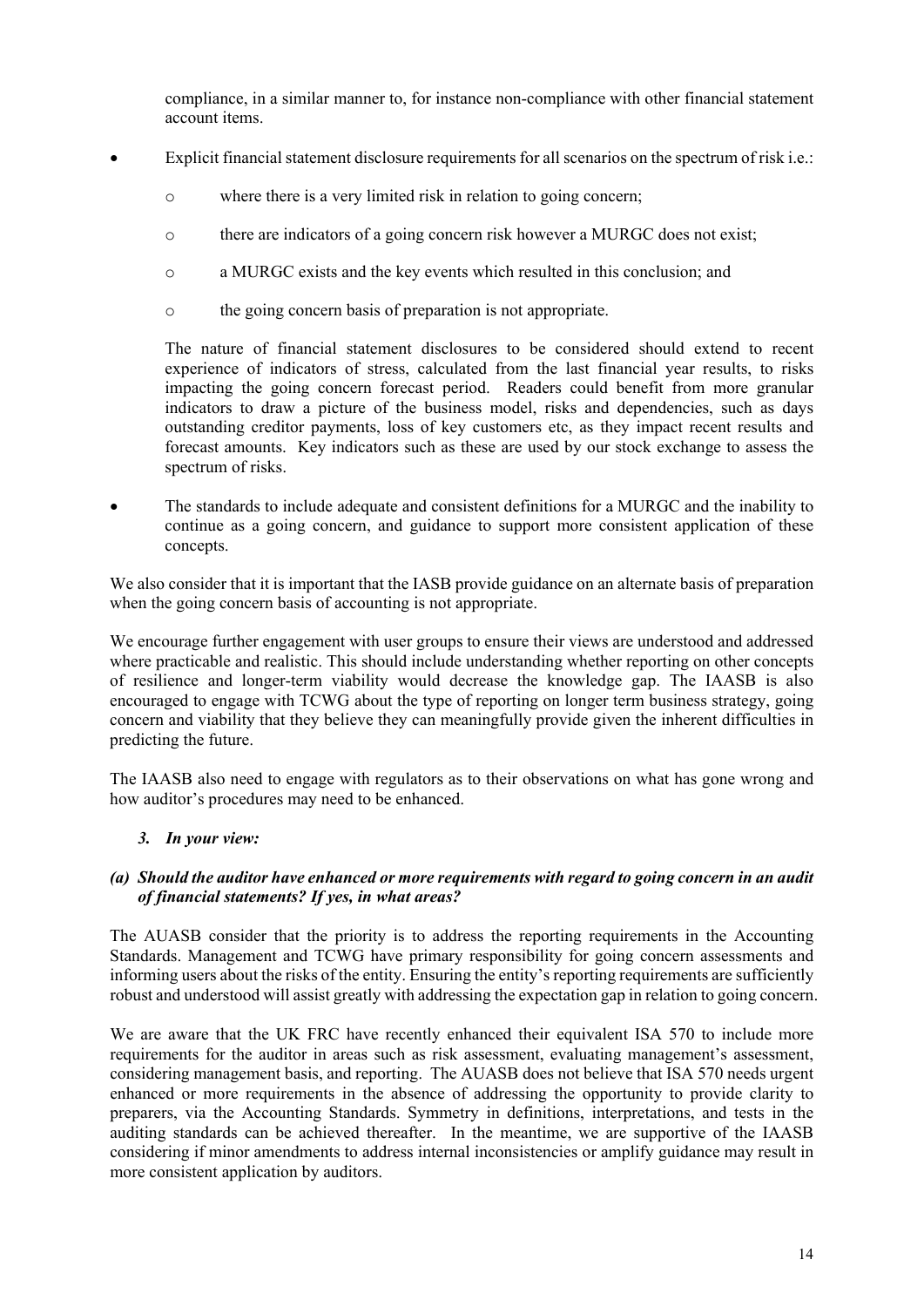The AUASB has received feedback that enhanced guidance for auditors on how to apply ISA 570 would be beneficial, as follows:

- Clarify the obligation of auditors, and the level of assessment  $-$  current terminology in the objective of ISA 570 is to assess basis of preparation, elsewhere language references assessing management's assessment of going concern. Is the terminology in the ISA "assess ability to continue as a going concern<sup>[1](#page-14-0)</sup>" the same or different to "conclude on the appropriateness of management's use of the going concern basis of accounting<sup>[2](#page-14-1)</sup><sup>22</sup>? As detailed in your Discussion Paper, there are different views about whether the auditor's responsibilities include reporting on the entity's going concern status. It is important that this is clarified for auditors and users.
- How to conduct risk assessment procedures, using ISA 315 revisions as an opportunity to reorient ISA 570 to the new risk assessment approach. This could also be an opportunity to rethink the terminology 'that may cast significant doubt over going concern' as this is another concept in ISA 570 that appears to be used with alternate nuances in the Accounting Standards, is likely designed to be a risk assessment gateway, but is not well understood or applied consistently. We recommend exploring whether going concern risks be a more aligned concept. This may also have utility when referencing the assessment for a MURGC, or in the longer term in collaboration with the Accounting Standards setters, whether this style of terminology and risk scale may be a modernised replacement for the MURGC concept.
- More guidance on how to evaluate management's assessment of the entity's ability to continue as a going concern. We note that the ISA (UK) 570 includes more prescription on how to perform this assessment which would be helpful for auditors as guidance.
- More guidance to assist auditors on how to assess the factors that exist and to interpret evidence when concluding on whether a MURGC exists or that the going concern basis of accounting is not appropriate.

The AUASB staff have conducted research on auditor reporting during the COVID-19 pandemic including how going concern matters have been reported. [Refer to the AUASB Research Report 5](https://www.auasb.gov.au/admin/file/content102/c3/AUASB_ResearchReport5_Dec20.pdf)  [COVID-19 Snapshot of Auditor Reporting in Australia.](https://www.auasb.gov.au/admin/file/content102/c3/AUASB_ResearchReport5_Dec20.pdf) When conducting this research, we observed some instances where going concern reporting has not been in accordance with the Auditing Standards, possibly driven from the unnecessary complexity in the Auditing Standards. This is consistent with feedback we have received that the auditor reporting requirements are complex and should be evaluated to consider if they could be simplified. The 2016 new layers of reporting, including modifications, MURGCs, EOMs, Other Matter Paragraph (OMP) and Other Information (OI) etc have caused confusion in users and auditors. The post-implementation review of these standards by the IAASB is timely to connect these issues.

We have also received feedback from auditors that further guidance in evaluating what type of modified opinion to provide in what circumstances would be beneficial. The considerable disruption to the Australian economy during the COVID-19 pandemic highlighted practical challenges for auditors when there is considerable uncertainty as to the future and how to assess if the auditor has sufficient evidence to conclude that the use of the going concern basis of accounting is appropriate, versus that there is sufficient evidence that the entity cannot support a going concern basis of preparation. There is little guidance on how an auditor interprets the evidence they do have, where there is market uncertainty, to form a view, versus the desire for more persuasive evidence, where there is market uncertainty, and how this impacts the obligation to gather sufficient appropriate evidence. This determination is critical as it could be the difference between a disclaimer of opinion or an adverse opinion. Currently in the absence of guidance this assessment is prone to varying interpretations and further guidance is required to support auditors in making these judgements and to result in consistent interpretation.

<span id="page-14-0"></span> $1$  ISA 570 paragraph 12

<span id="page-14-1"></span><sup>2</sup> ISA 570 paragraph 17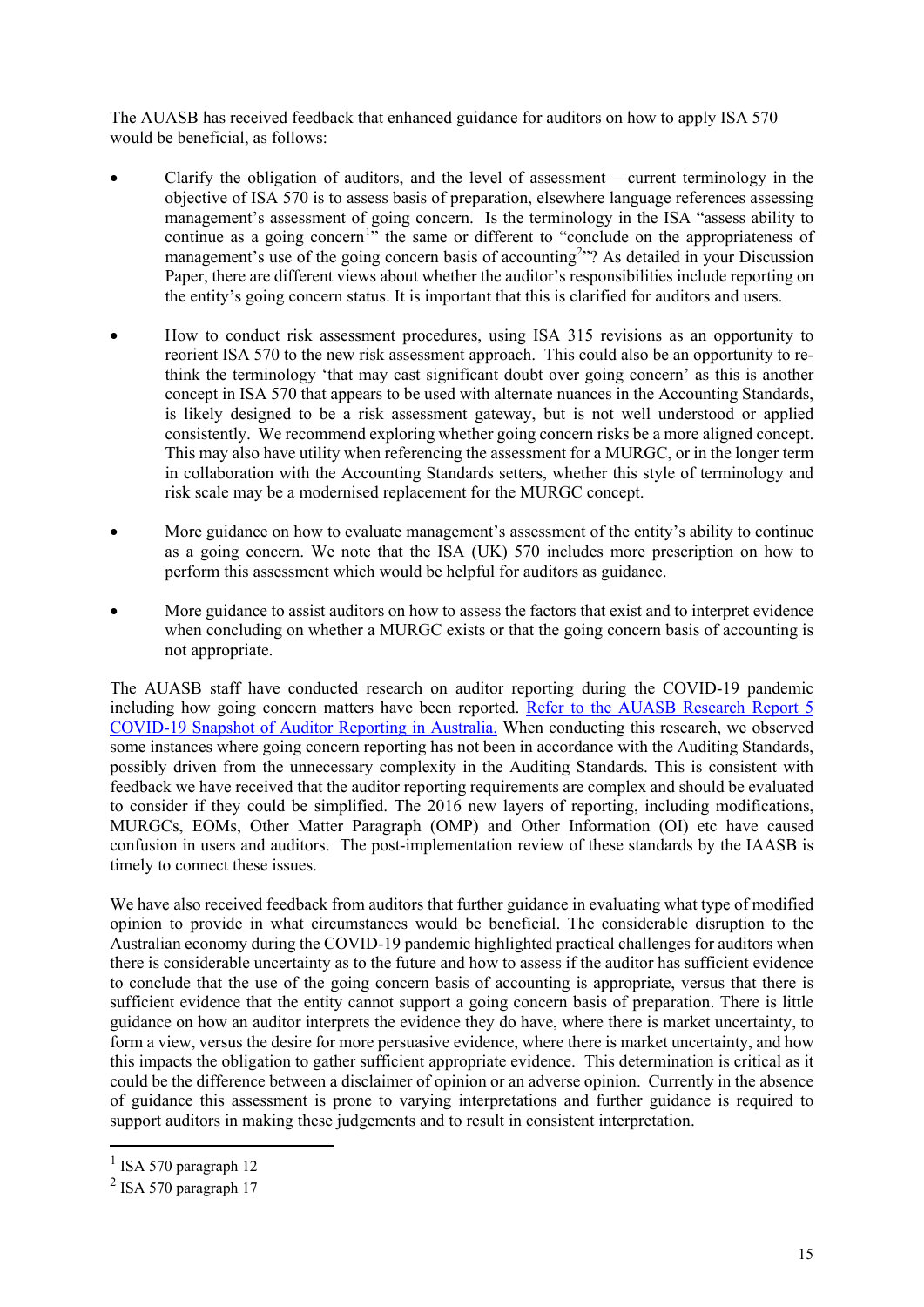The AUASB also encourage the IAASB to consider if and how data analytic and other tools may assist such as those that predict financial stress/bankruptcy.

# *(b) Is there a need for enhanced procedures only for certain entities or in specific circumstances? If yes:*

## *(i) For what types of entities or in what circumstances?*

The AUASB believe that responsibilities and procedures in relation to going concern should be consistent for audits of all entities. The going concern basis of accounting is a fundamental concept in the preparation of the financial statements and this does not differ or become more or less important depending on the type of entity.

- *(ii) What enhancements are needed?* Refer 3b.
	- *(iii) Should these changes be made within the ISAs or outside the scope of an audit (e.g., a different engagement)? Please explain your answer.*

Refer 3b.

## *(c) Do you believe more transparency is needed:*

*(i) About the auditor's work in relation to going concern in an audit of financial statements? If yes, what additional information is needed and how should this information be communicated (e.g., in communications with those charged with governance, in the auditor's report, etc.)?*

Overall, we received mixed views from stakeholders about whether increasing transparency in relation to going concern in the auditor's report would assist in reducing the expectation gap. As detailed in question 1, the AUASB do consider that there is a knowledge gap which could be addressed by further transparency about the auditor's work in the auditor's report. However, we encourage the IAASB to further engage with users as to whether more reporting about the auditor's work in relation to going concern would be beneficial. More reporting could be about the auditor's responsibility in relation to going concern and how they have fulfilled this for all audits, and / or more reporting if going concern is a KAM or a MURGC. However, if the auditor is required to disclose more in the audit report about the auditor's responsibility or audit procedures undertaken in relation to going concern this should be fully aligned with the reporting of management's and TCWG's responsibility so as to not further increase the expectation gap. We note the competing issues that more transparency leads to more words, with the risk this reduces understandability or readability of the auditor's report.

Also as detailed in question 1 the AUASB have received feedback that reporting on going concern matters if going concern is a KAM verses MURGC, needs to be reconsidered.

The AUASB considers the current communications to TCWG are sufficient.

#### *(ii) About going concern, outside of the auditor's work relating to going concern. If yes, what further information should be provided, where should this information be provided, and what action is required to put this into effect?*

The AUASB considers more transparency in the financial statements about an entity's going concern assessment is critically important and it is the most urgent matter to be addressed. The AUASB considers that if the Accounting Standards are not enhanced, increased transparency by the auditor will not address the going concern expectation gap.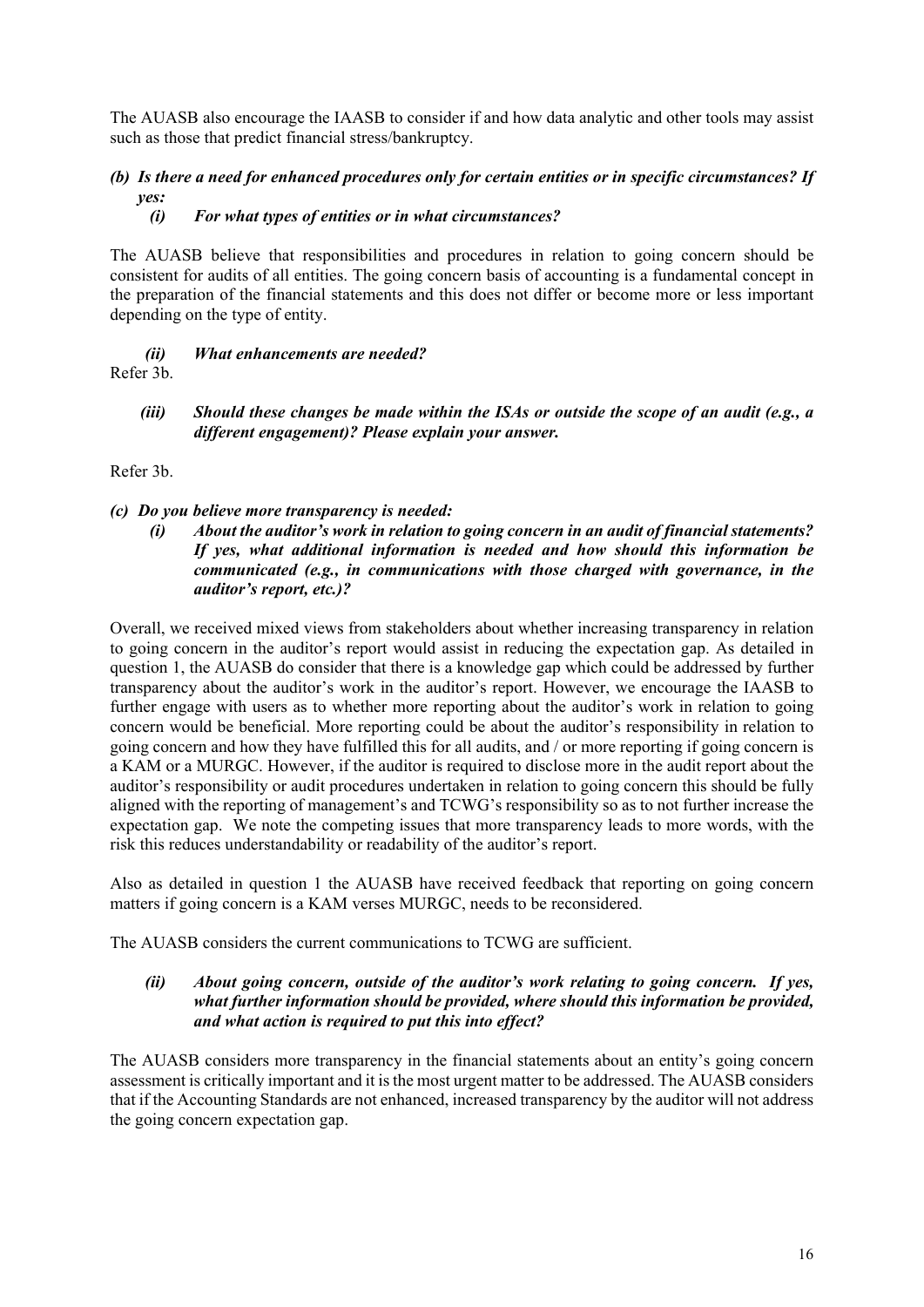As detailed in our response to question 1(a) and 1(b), the IAASB is strongly encouraged to further engage with the IASB in relation to more granular requirements in the Accounting Standards for management and TCWG given the fundamental criticality of this subject matter.

We also consider that the IAASB should encourage the IASB to provide guidance on an alternate basis of preparation when the going concern basis of accounting is not appropriate.

# *4. Are there any other matters the IAASB should consider as it progresses its work on going concern in an audit of financial statements?*

The AUASB and NZAuASB have recently re-issued our equivalents of ISRE 2410 with the objective of aligning the auditor's review report to the year end auditor's report. As part of this, our intention was to include a description of the auditor's responsibility in relation to going concern in the auditor's review report, however we found it very difficult to articulate this in a concise manner without further exacerbating the expectation gap that exists on the scope of a limited review engagement. Through this we realised that there are differing views as to the auditor's current responsibility in ISRE 2410, and questions as to whether the current standard is fit for purpose.

We strongly encourage that the IAASB update ISRE 2410 to clarify the auditor's responsibility for going concern in the performance of an interim review. With the changes in 2016 to ISA 570 to explicitly perform reasonable assurance procedures to enable an explicit conclusion on the appropriateness of the use of the going concern basis of accounting, an unanswered question is the expectation of users then on the role of limited assurance. This is also relevant when considering the time frame of the assessment performed as part of the annual audit. However, this needs to be carefully balanced with the overall auditor's responsibilities and objective of a limited review engagement.

In Australia we have included a flowchart *Linking Going Concern Considerations and Types of Audit Opinions* as an appendix to ASA 570. We have received considerable positive feedback from auditors that this is extremely beneficial in navigating the complex reporting requirements in ASA 570. We recommend that the IAASB include an equivalent flowchart as an appendix to ISA 570.

#### **Other perspectives raised in the Going Concern section of the Discussion Paper**

*The IAASB is interested in perspectives on whether entities should be required to assess their ability to continue as a going concern for longer than twelve months, and therefore whether auditors should be required to consider this longer time period in their assessment, beyond the current required period. If stakeholders believe a longer timeframe should be required, alignment will need to be retained between the requirements under the applicable financial reporting framework and the auditing standards in order for auditors to be able to adequately perform their procedures.*

In Australia we have already extended the time period for the auditor's assessment beyond ISA 570 to at least approximately 12 months from the date of the auditor's report to the expected date of the next auditor's report. Auditors are also required to request management and TCWG to extend their assessments to align with the auditors. The AUASB do not support further extending the time period for going concern assessments beyond our localised position due to the inherent difficulty in obtaining sufficient appropriate audit evidence on management's assessment and plans over a longer time period. If there is a need to provide more information to users on longer term risks to the viability of an entity this may be better achieved through careful consideration as to longer term reporting such as Resilience or Viability Statement. We recommend the IAASB consider extending the ISA 570 time period to our localised Australia position, of at least approximately 12 months from the date of the auditor's report to the expected date of the next auditor's report.